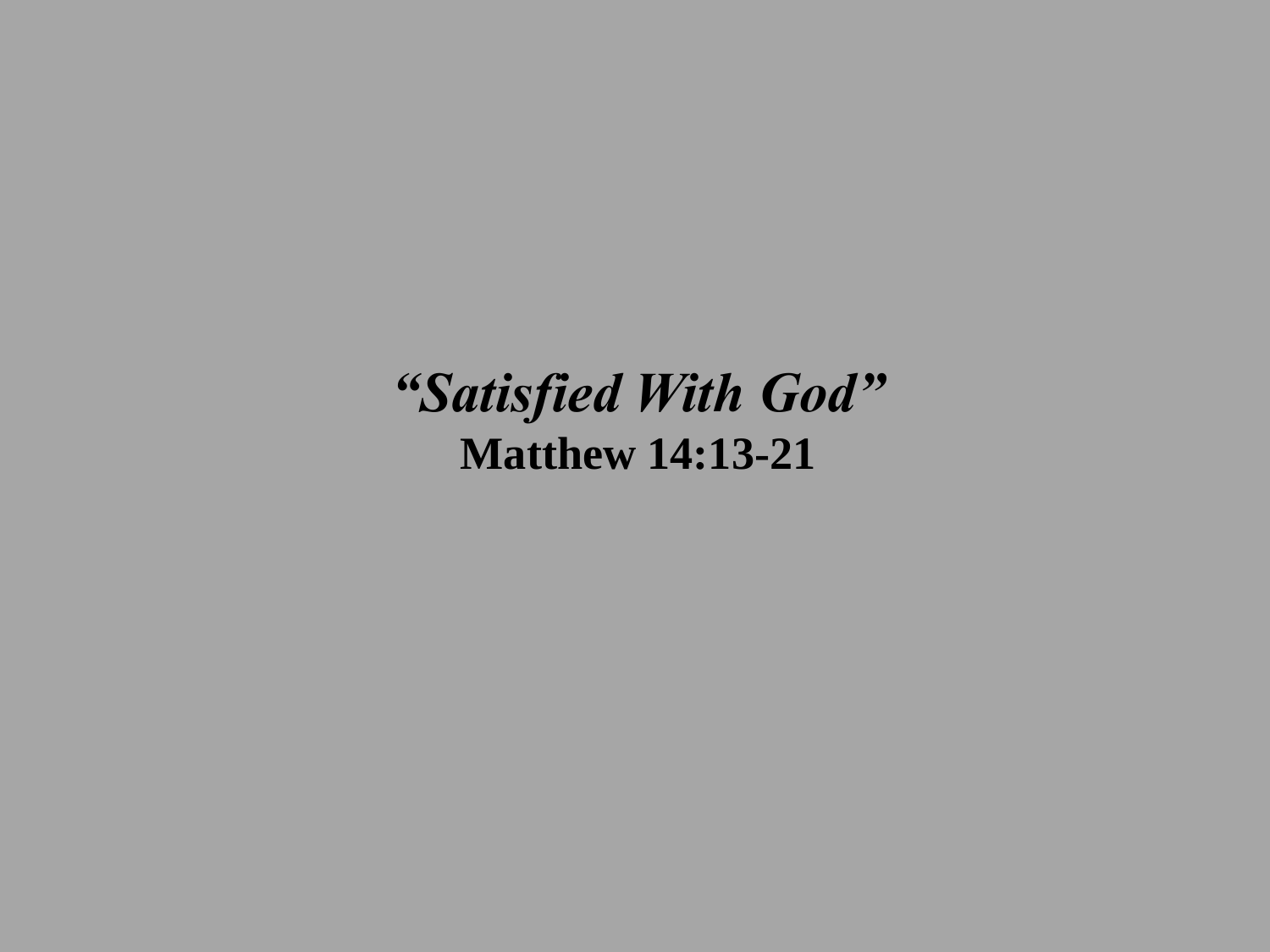# **I. The Miracle Was A Sign** *A. Use of "sign" in the Gospels*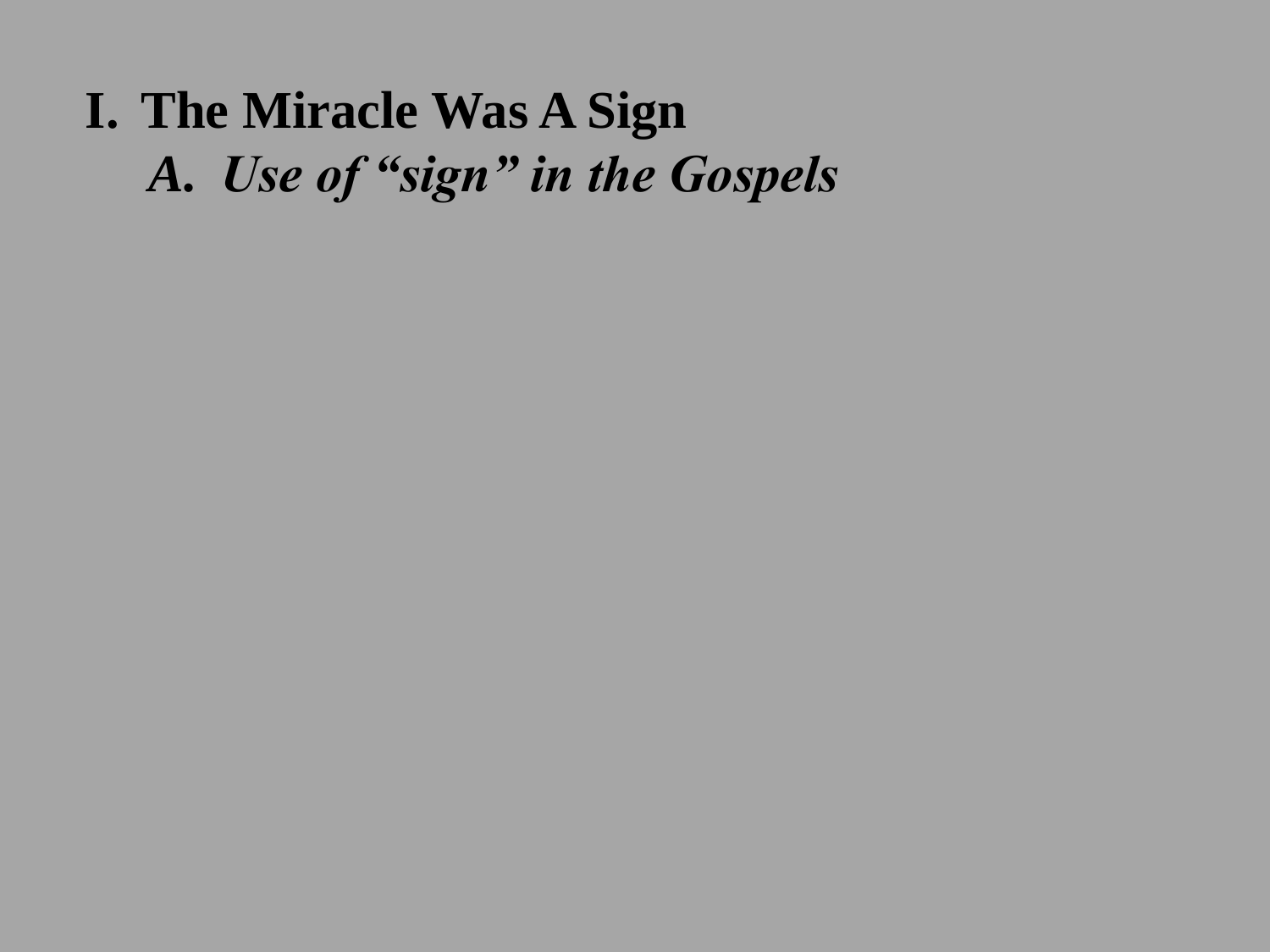### **John 2:11**

This beginning of His signs Jesus did in Cana of Galilee, and manifested His glory, and His disciples believed in Him.

## **John 2:23**

Now when He was in Jerusalem at the Passover, during the feast, many believed in His name, observing His signs which He was doing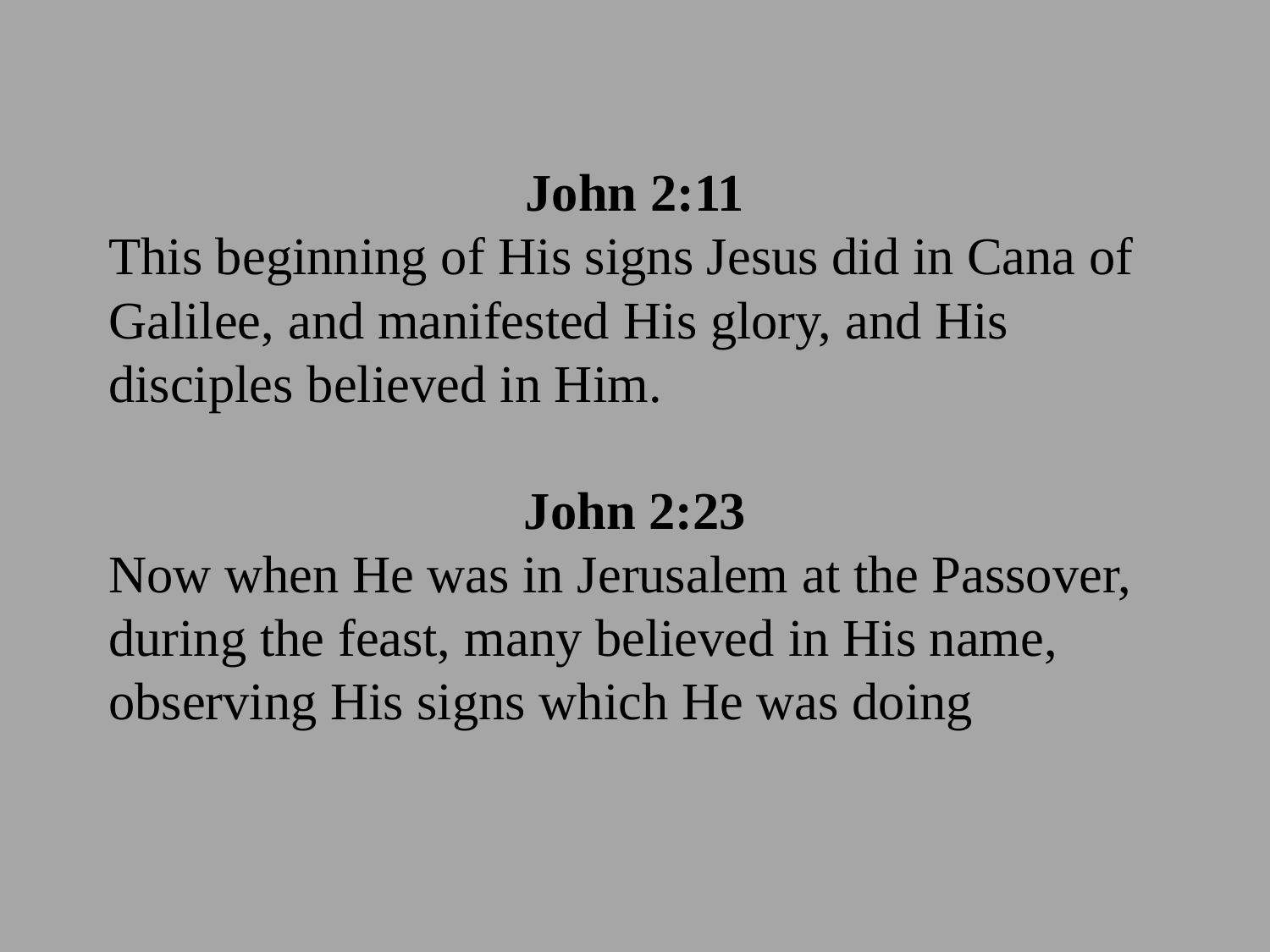- **I. The Miracle Was A Sign**
	- *A. Use of "sign" in the Gospels*
	- *B. The function of a Sign*
	- *C. The Message in the Feeding of the 5000*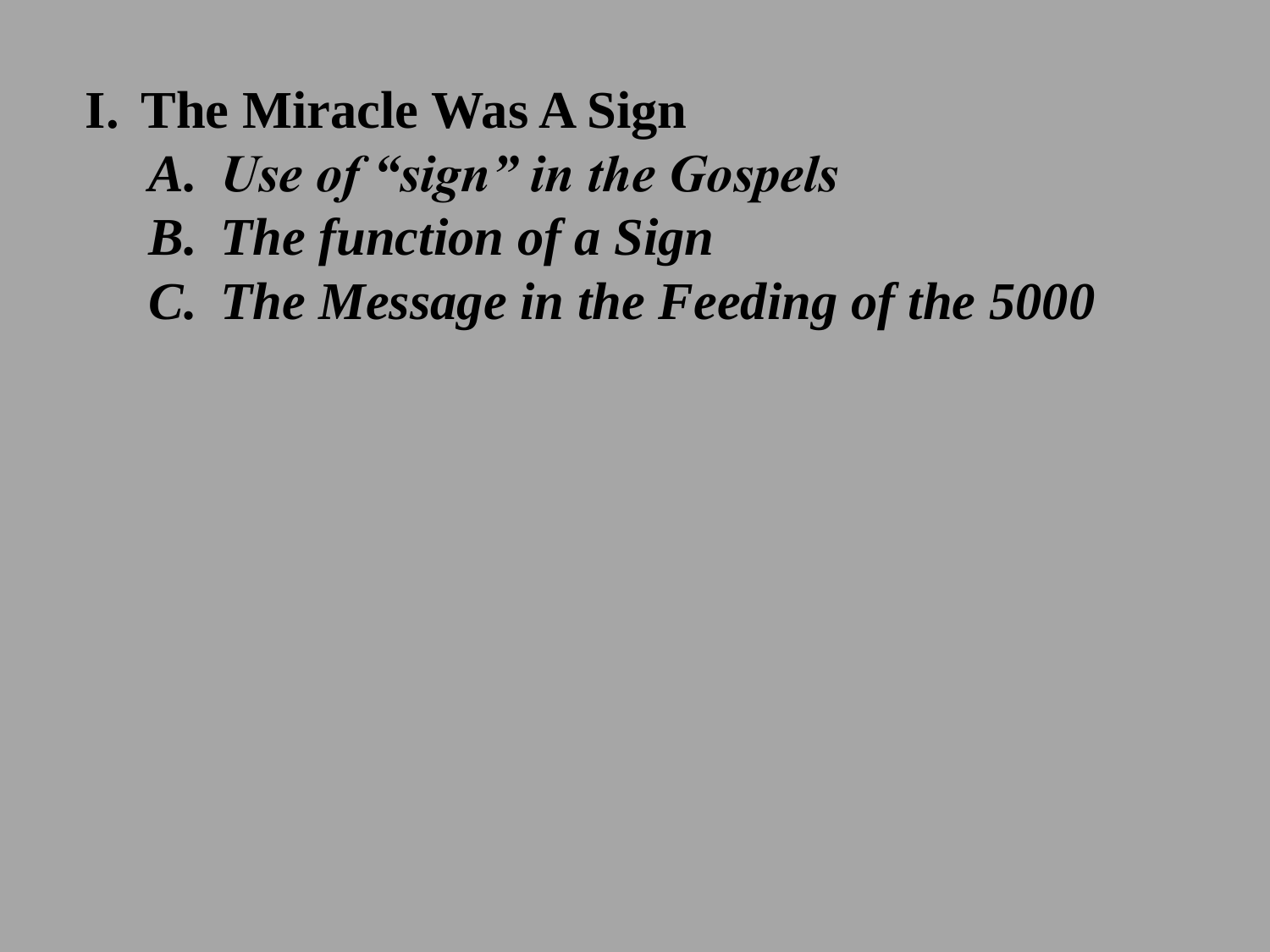## **John 6:11,12**

Jesus then took the loaves, and having given thanks, He distributed to those who were seated; likewise also of the fish as much as they wanted. When they were filled, He said to His disciples, "Gather up the leftover fragments so that nothing will be lost."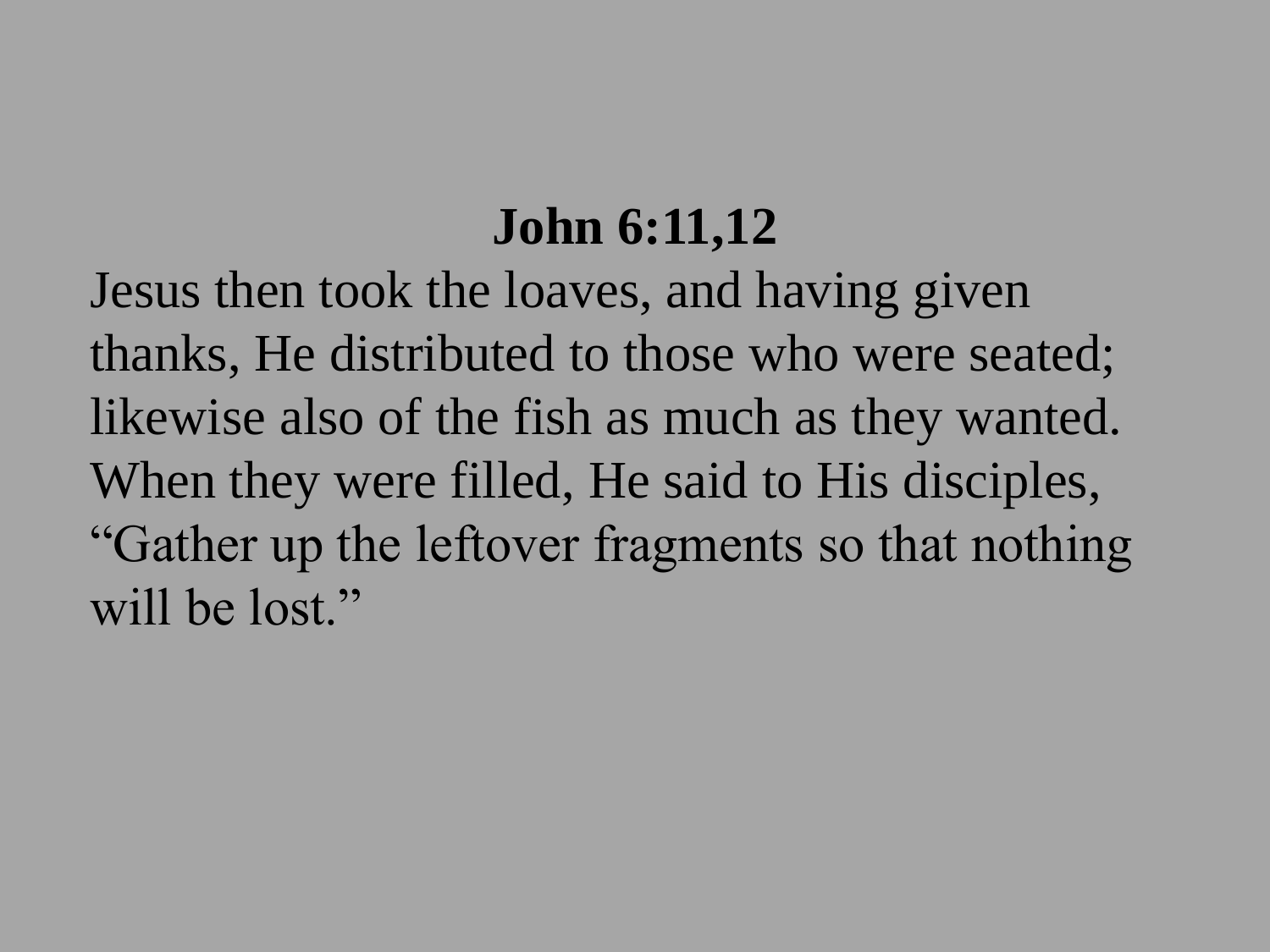*"Creatures are not born with desires unless satisfaction for those desires exists. A baby feels hunger: well, there is such a thing as food. A duckling wants to swim: well, there is such a thing as water. If I find in myself a desire which no experience in this world can satisfy, the most probable explanation is that I was made for another world. If none of my earthly pleasures satisfy it, that does not prove that the universe is a fraud. Probably, earthly pleasures were never meant to satisfy it, but only to arouse it, to suggest the real thing." - C.S. Lewis*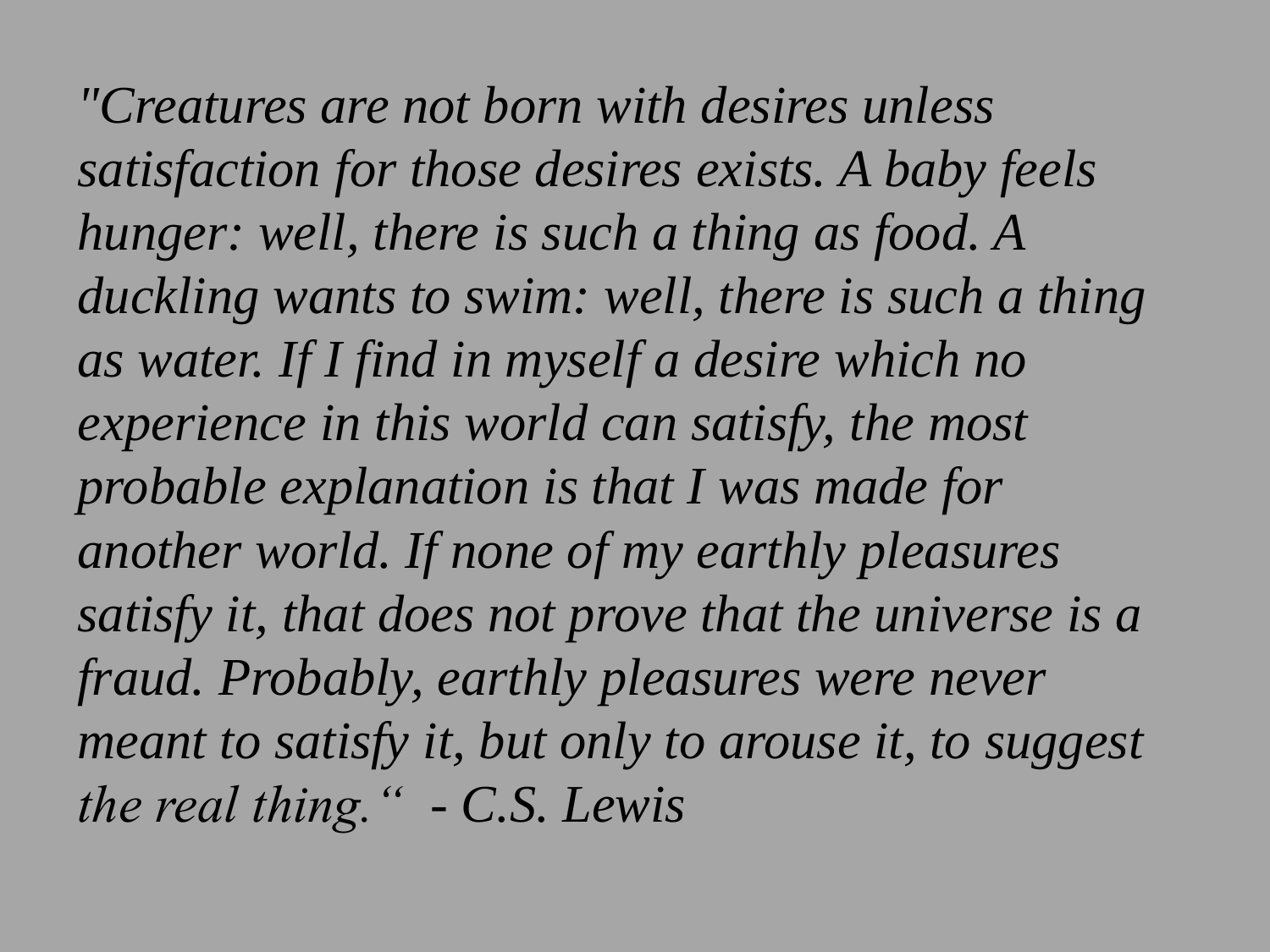- **I. The Miracle Was A Sign**
	- *A. Use of "sign" in the Gospels*
	- *B. The function of a Sign*
	- *C. The Message in the Feeding of the 5000*
	- *D. How Jesus Satisfies our Souls*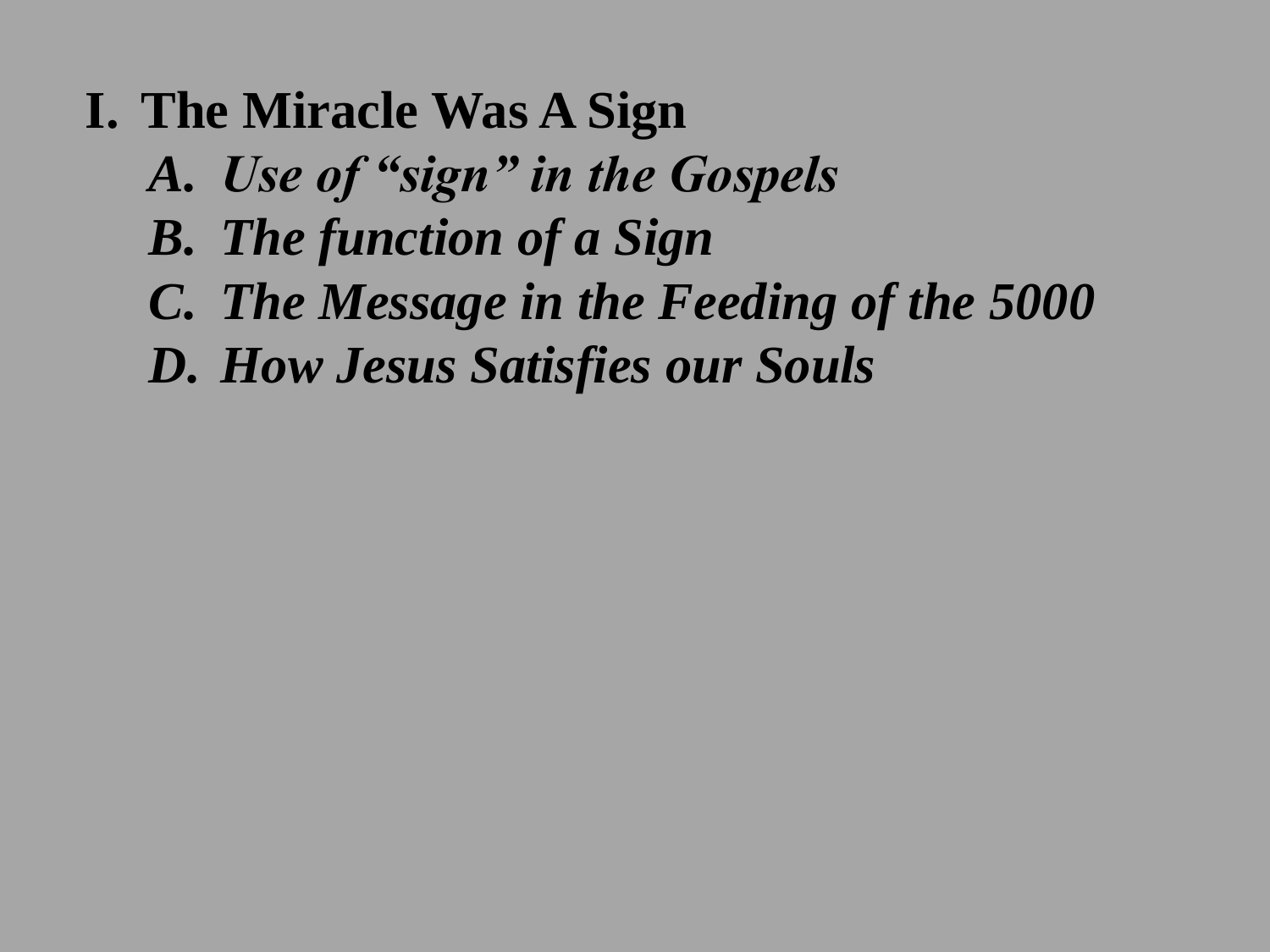*"God has set Eternity in our heart, and man's infinite capacity cannot be filled or satisfied with the things of time and sense."* - F.B. Meyer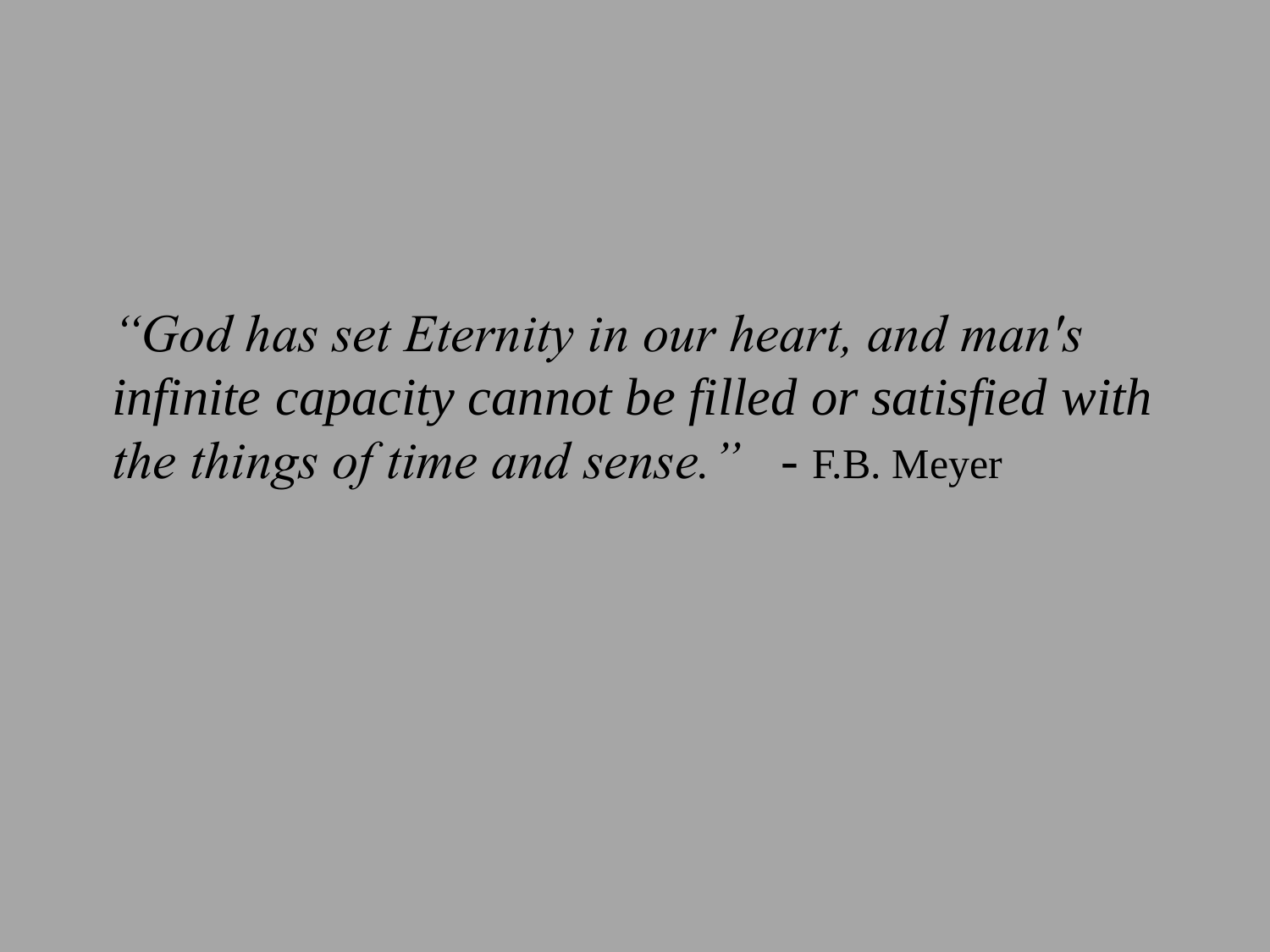- **I. The Miracle Was A Sign**
	- *A. Use of "sign" in the Gospels*
	- *B. The function of a Sign*
	- *C. The Message in the Feeding of the 5000*
	- *D. How Jesus Satisfies our Souls*
	- *E. How We Feed on Christ*
- **II. The Miracle Provides a Model for Ministry**
	- *A. Need to Advance the Kingdom*
	- *B. Jesus' Model*
		- *1. Welcomes People to Himself*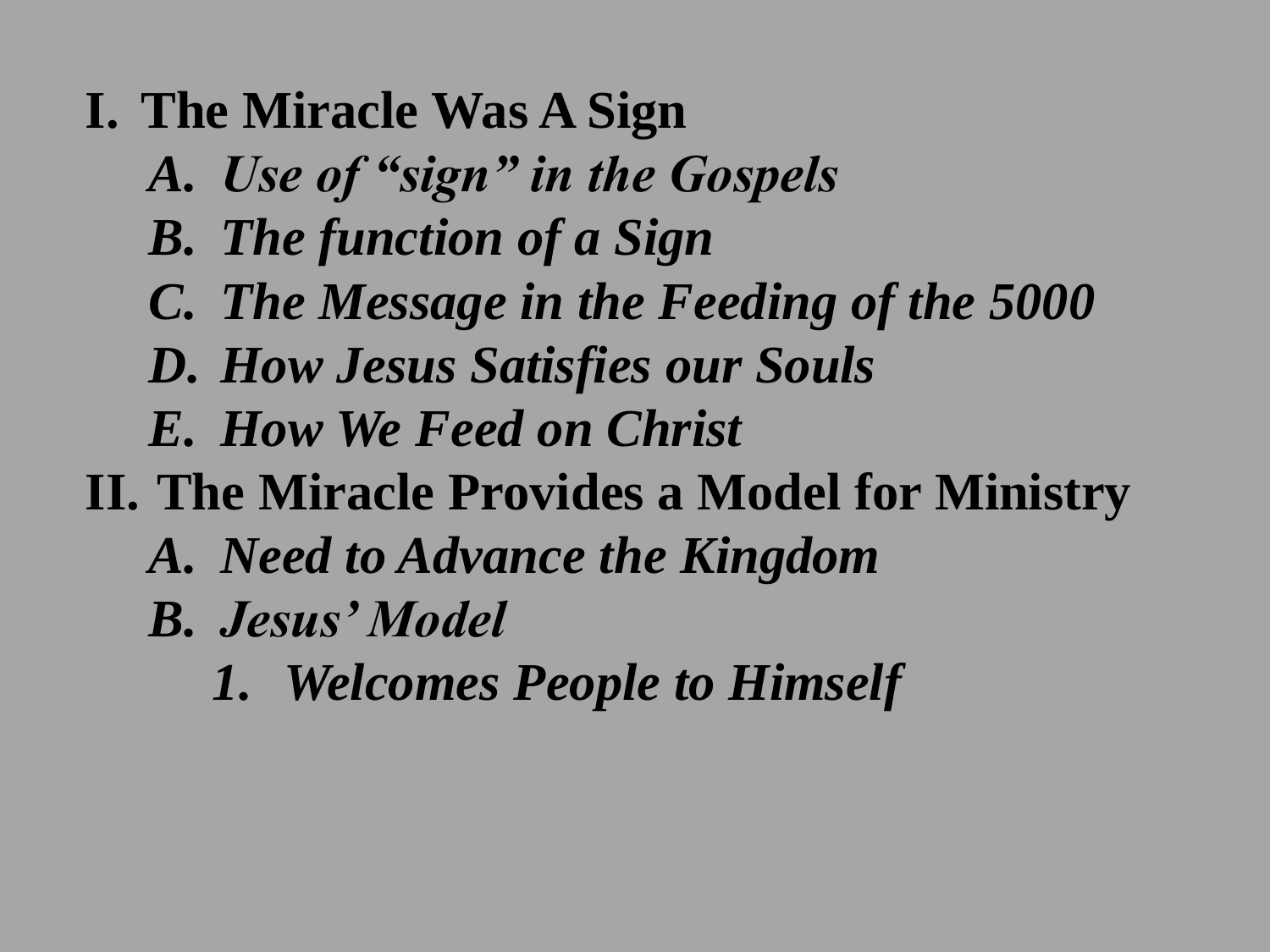### **Mark 3:20,21**

And He came home, and the crowd gathered again, to such an extent that they could not even eat a meal. When His own people heard of this, they went out to take custody of Him; for they were saying, "He has lost His senses."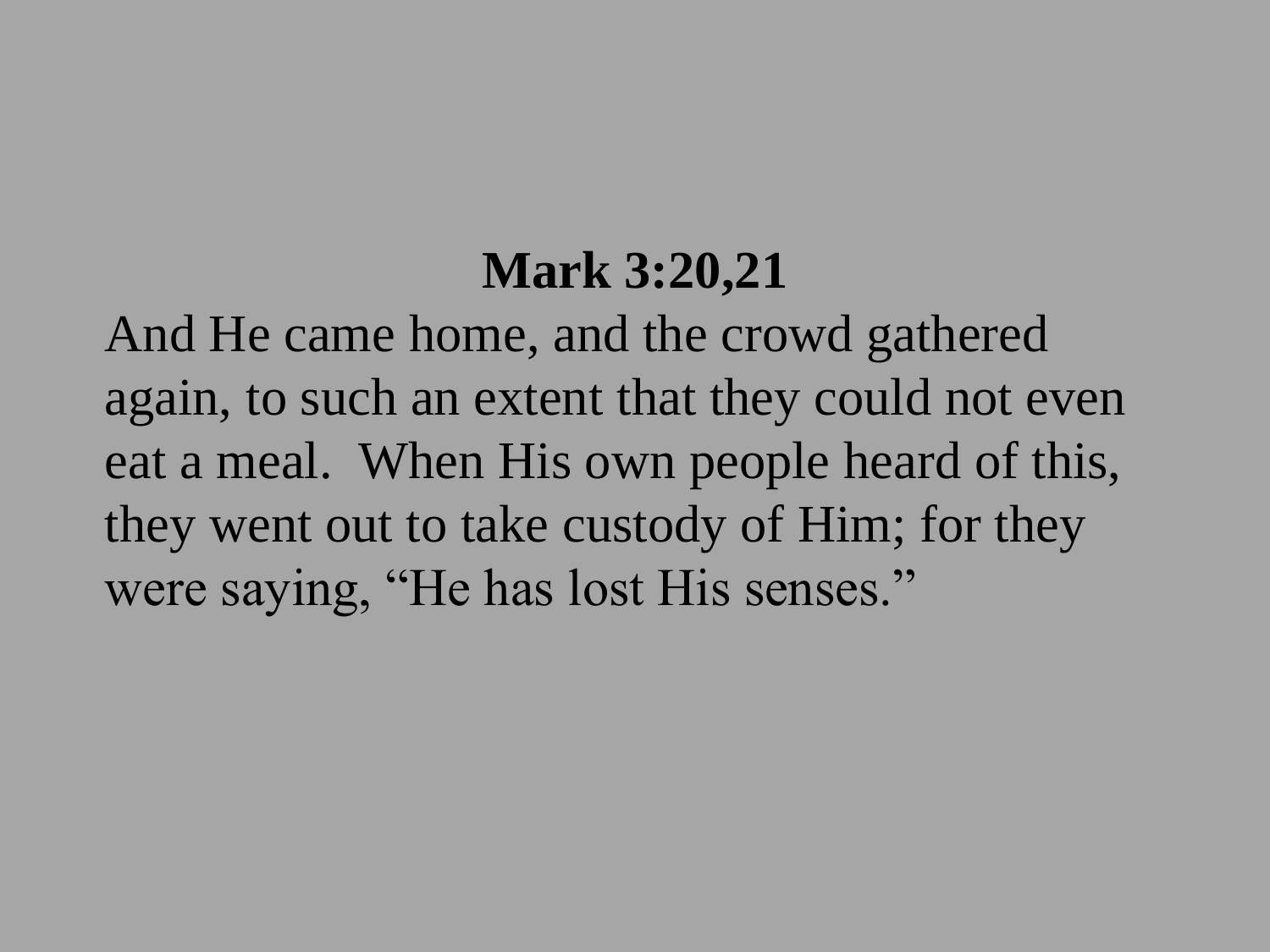- **I. The Miracle Was A Sign**
	- *A. Use of "sign" in the Gospels*
	- *B. The function of a Sign*
	- *C. The Message in the Feeding of the 5000*
	- *D. How Jesus Satisfies our Souls*
	- *E. How We Feed on Christ*
- **II. The Miracle Provides a Model for Ministry**
	- *A. Need to Advance the Kingdom*
	- *B. Jesus' Model*
		- *1. Welcomes People to Himself*
		- *2. Jesus Has Compassion for People*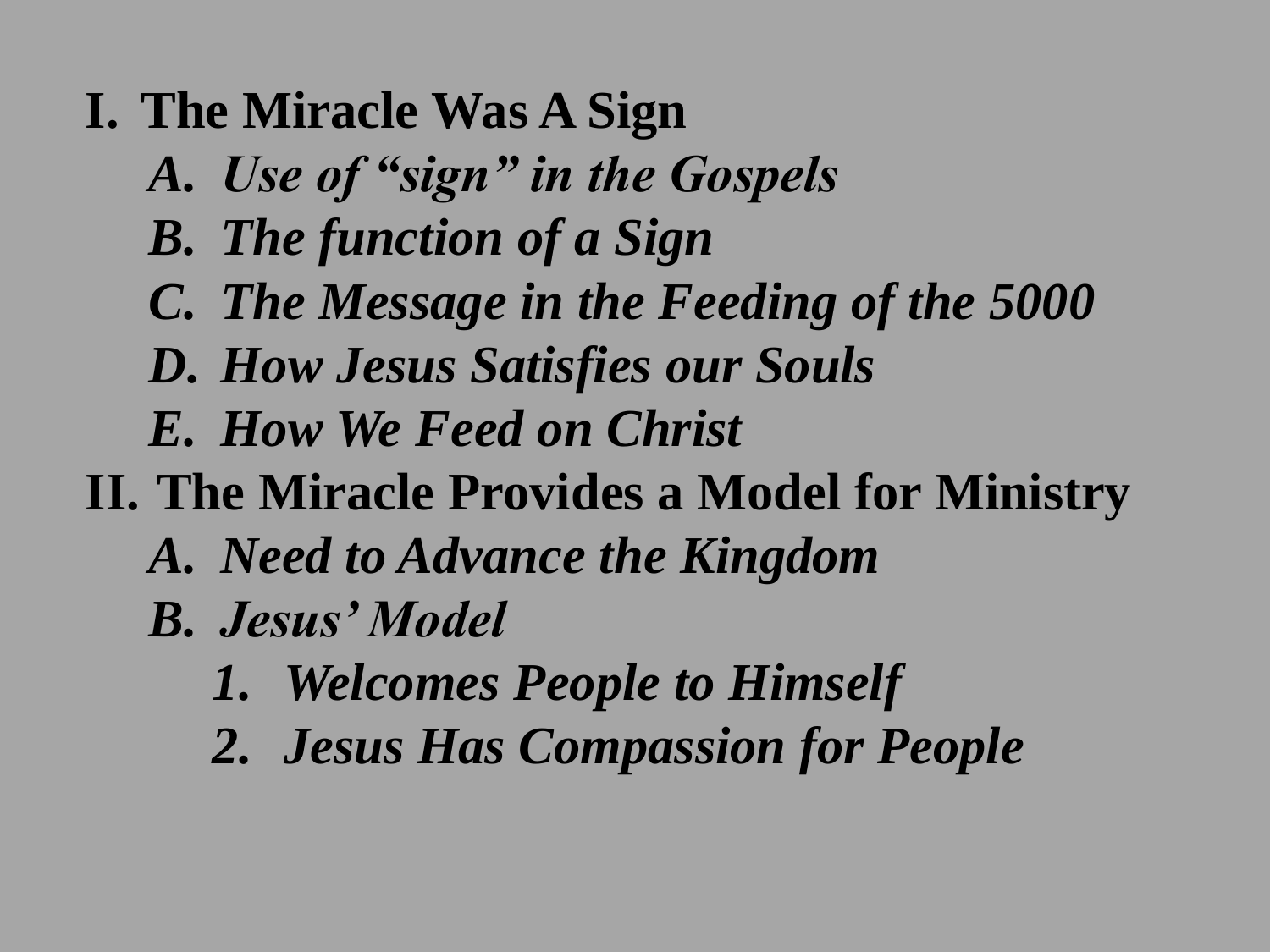### **Matthew 9:11-13**

When the Pharisees saw this, they said to His disciples, "Why is your Teacher eating with the tax collectors and sinners?" But when Jesus heard this, He said, "It is not those who are healthy who need a physician, but those who are sick. But go and learn what this means: 'I desire compassion, and not sacrifice,' for I did not come to call the righteous, but sinners.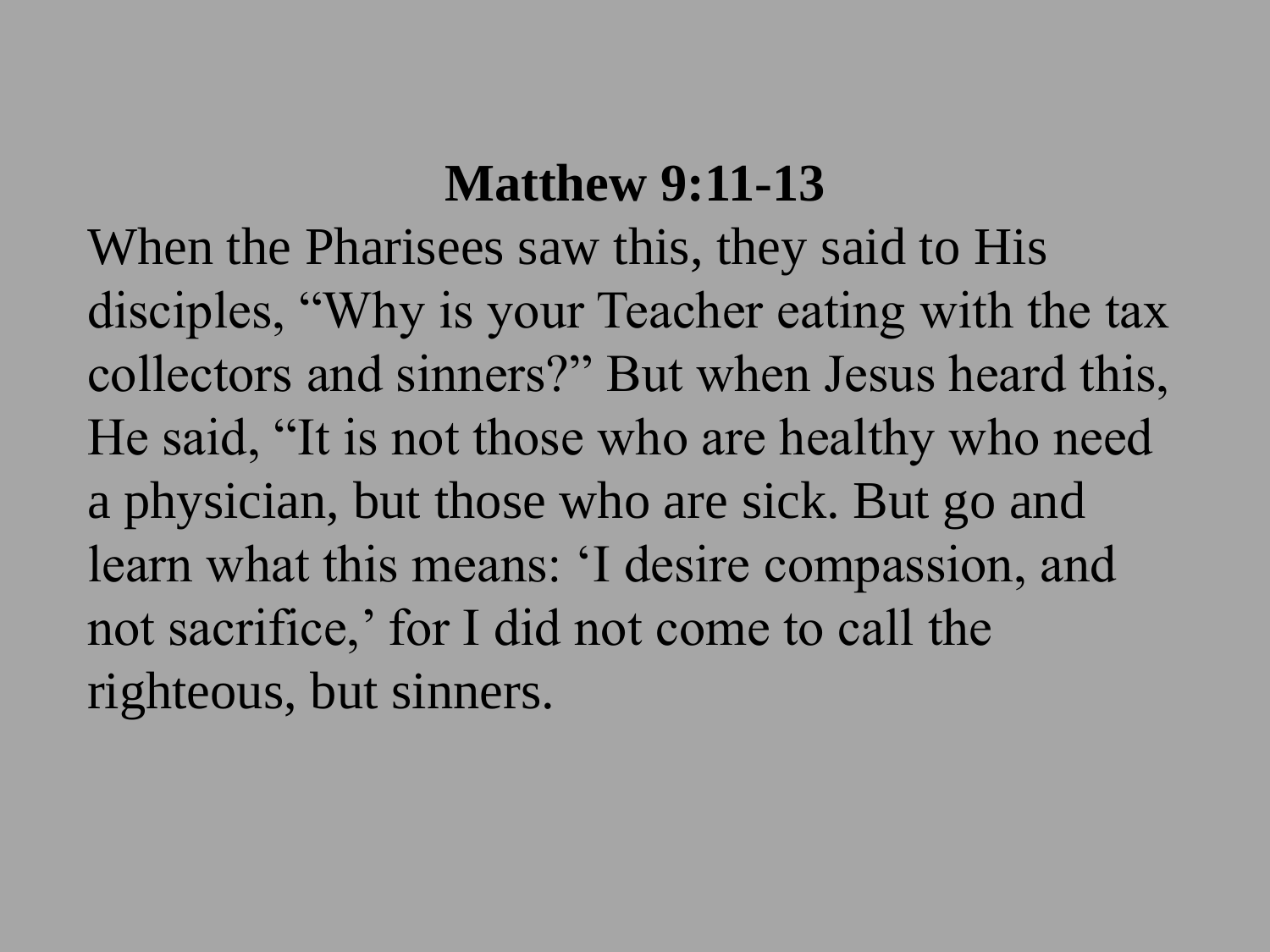- **I. The Miracle Was A Sign**
	- *A. Use of "sign" in the Gospels*
	- *B. The function of a Sign*
	- *C. The Message in the Feeding of the 5000*
	- *D. How Jesus Satisfies our Souls*
	- *E. How We Feed on Christ*
- **II. The Miracle Provides a Model for Ministry**
	- *A. Need to Advance the Kingdom*
	- *B. Jesus' Model*
		- *1. Welcomes People to Himself*
		- *2. Jesus Has Compassion for People*
		- *3. Must Minister to Real, Tangible Needs*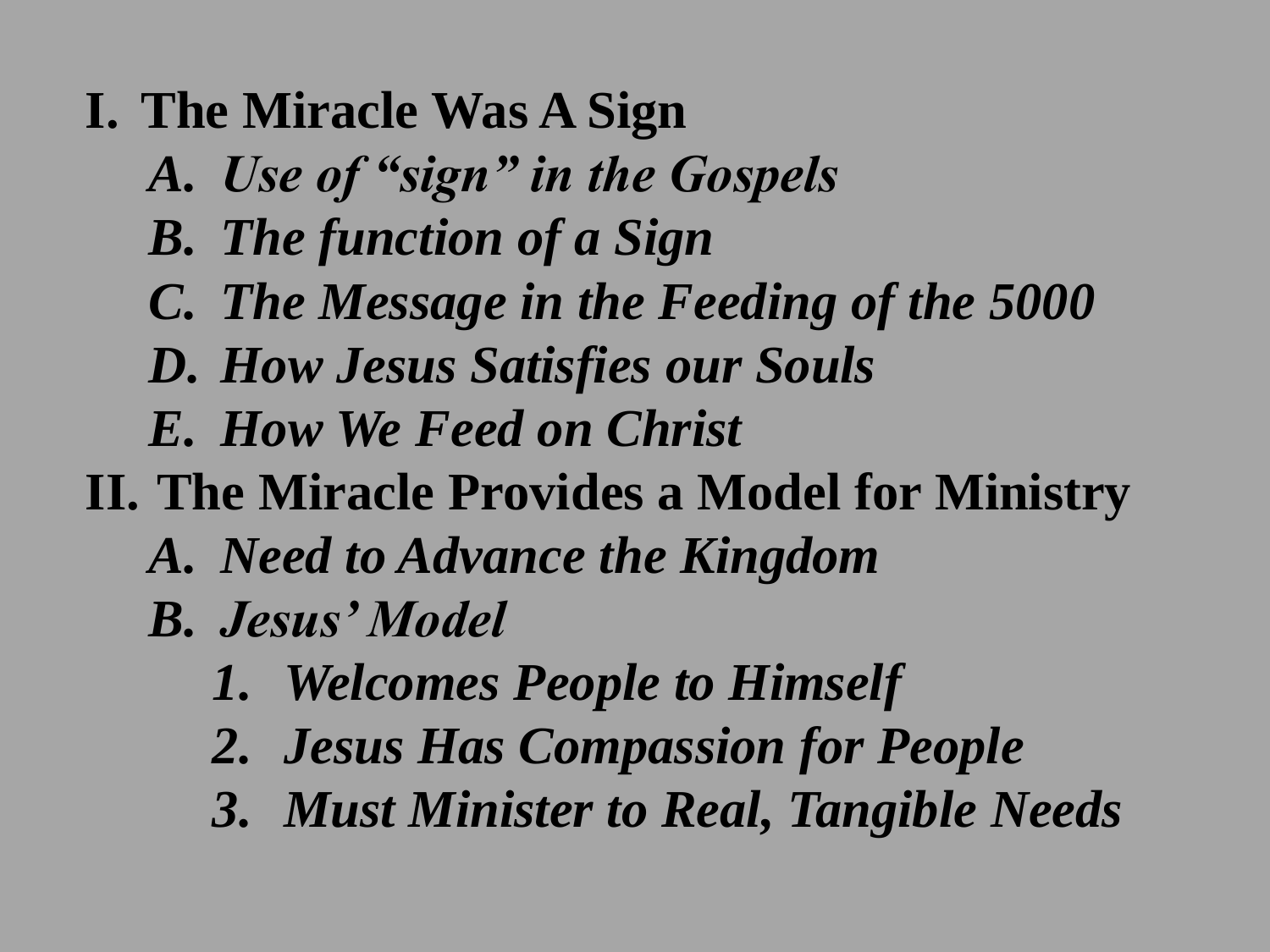## **Mark 6:37,38**

But He answered them, "You give them something to eat!" And they said to Him, "Shall we go and spend two hundred denarii on bread and give them something to eat?" And He said to them, "How many loaves do you have? Go look!" And when they found out, they said, "Five, and two fish."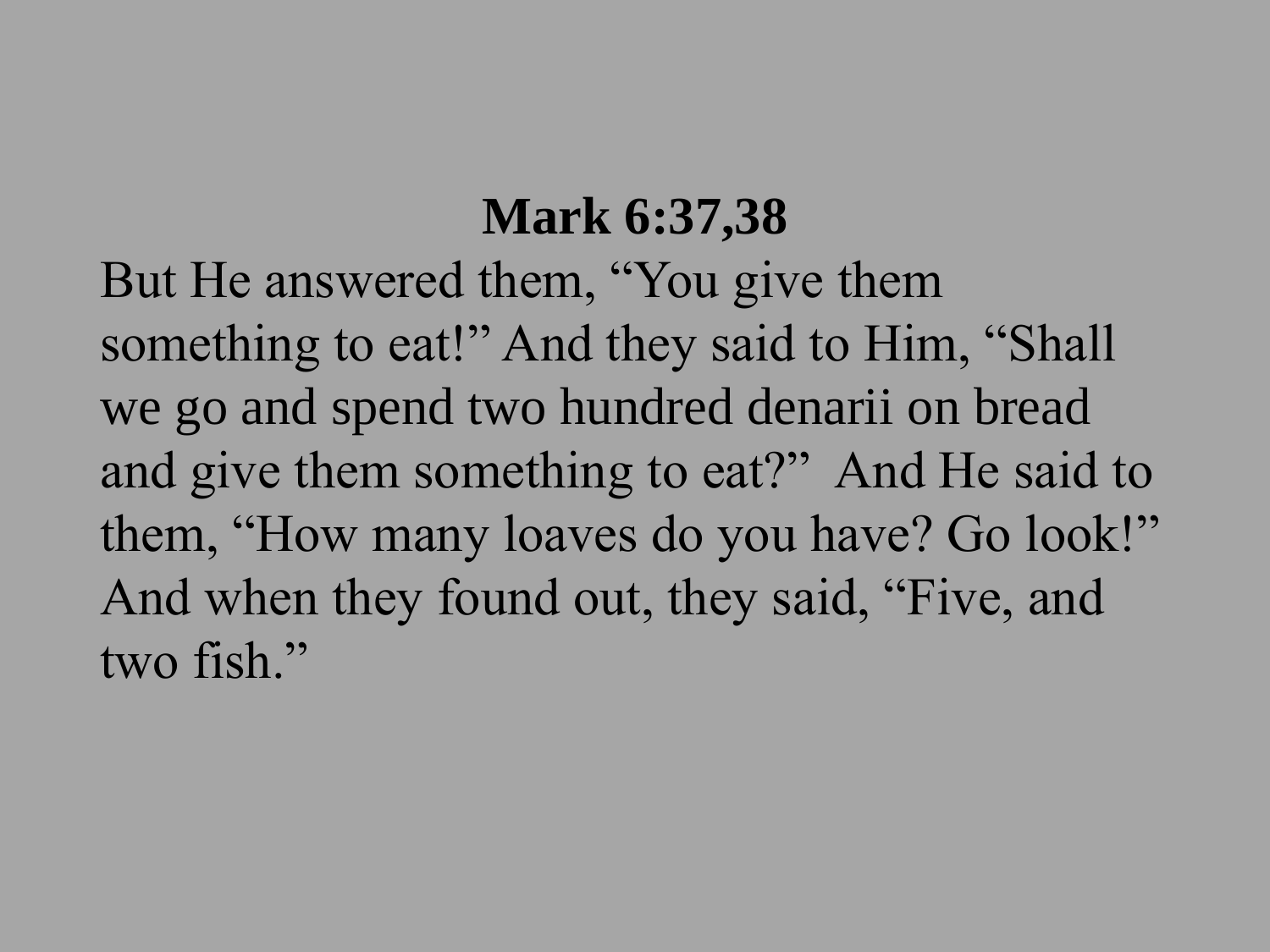- **I. The Miracle Was A Sign**
	- *A. Use of "sign" in the Gospels*
	- *B. The function of a Sign*
	- *C. The Message in the Feeding of the 5000*
	- *D. How Jesus Satisfies our Souls*
	- *E. How We Feed on Christ*
- **II. The Miracle Provides a Model for Ministry**
	- *A. Need to Advance the Kingdom*
	- *B. Jesus' Model*
		- *1. Welcomes People to Himself*
		- *2. Jesus Has Compassion for People*
		- *3. Must Minister to Real, Tangible Needs*
		- *4. Needs Provides Springboard to Gospel*